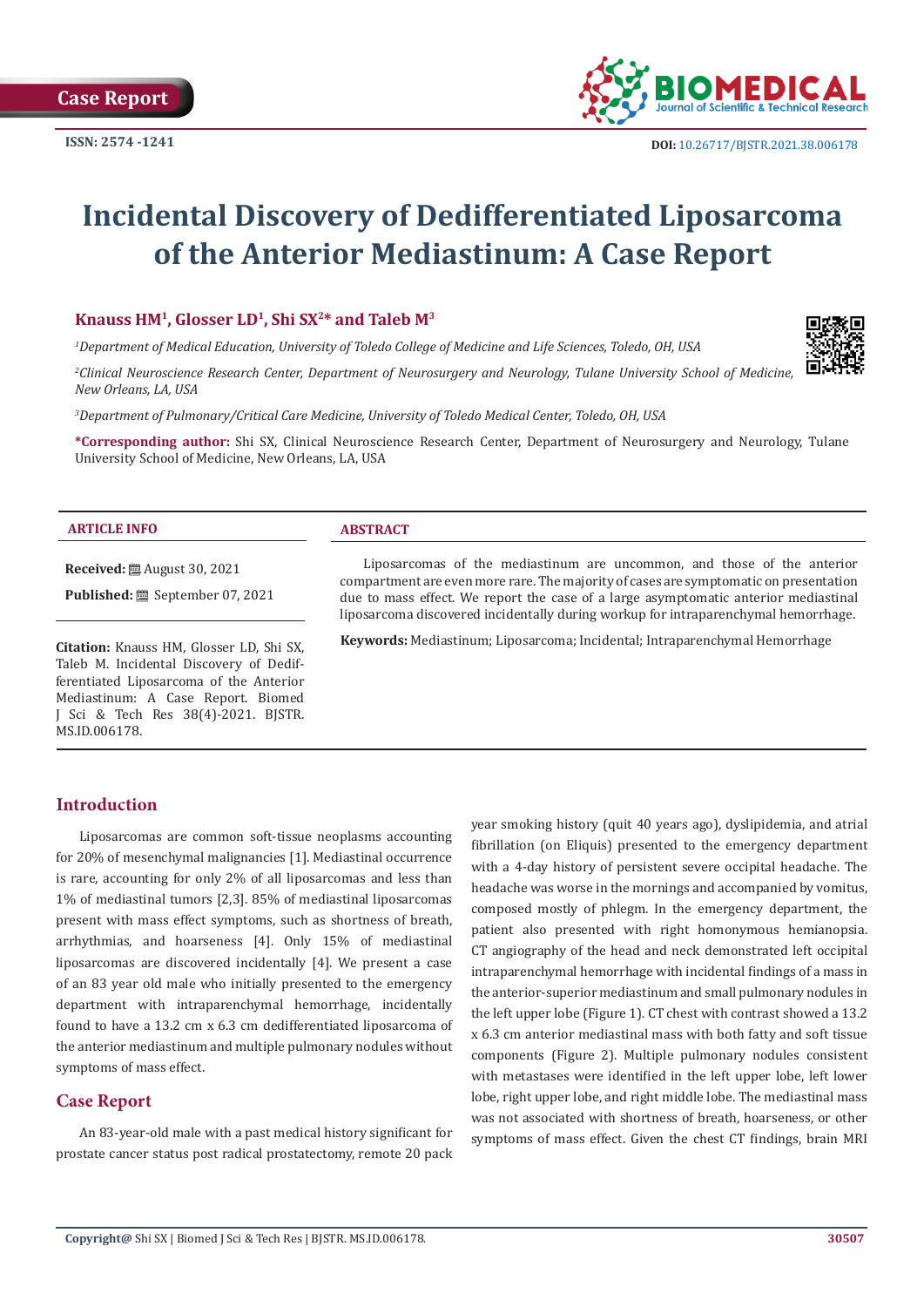with and without contrast was performed to assess for intracranial masses. MRI showed stable left occipital hematoma and multiple old punctate parenchymal hemorrhages without evidence of other intracranial pathology.

The patient was medically managed for the intraparenchymal hemorrhage without complication. On hospital day 3, the patient underwent CT-guided biopsy of the 13.2 x 6.3 cm mediastinal mass. Pathology revealed dedifferentiated liposarcoma of at least intermediate grade with myoid differentiation. Tumor cells stained positive for CD34, CD56, desmin, CD99, vimentin, and scantly positive for S100. FISH analysis confirmed MDM2 gene amplification. The patient was discharged home with outpatient follow-up with pulmonary medicine and hematology/oncology. Tumor staging with PET-CT from skull to thigh showed abnormal fluorodeoxyglucose (FDG) activity in an anterior mediastinal mass at the right side of the level of the ascending aorta, a separate anterior mediastinal soft tissue mass near midline consistent with malignant mediastinal adenopathy, a pulmonary nodule in the anterior right lung, and a small right hilar lymph node (Table 1). The patient was evaluated by cardiothoracic surgery but was not deemed an appropriate candidate for surgical resection of the mass. He was referred to radiation oncology, and decision was made to palliatively radiate the mass with future consideration for systemic therapy.



**Figure 1:** CTA of neck initially performed to evaluate intracranial hemorrhage incidentally discovers soft tissue mass of anterior superior mediastinum on the most inferior view.



**Figure 2:** CT chest with contrast. Large 13.2 x 6.3 cm mass in the anterior mediastinum identified on transverse (A) and sagittal (B) view. (C) Right upper lobe pulmonary nodule identified along the minor fissure.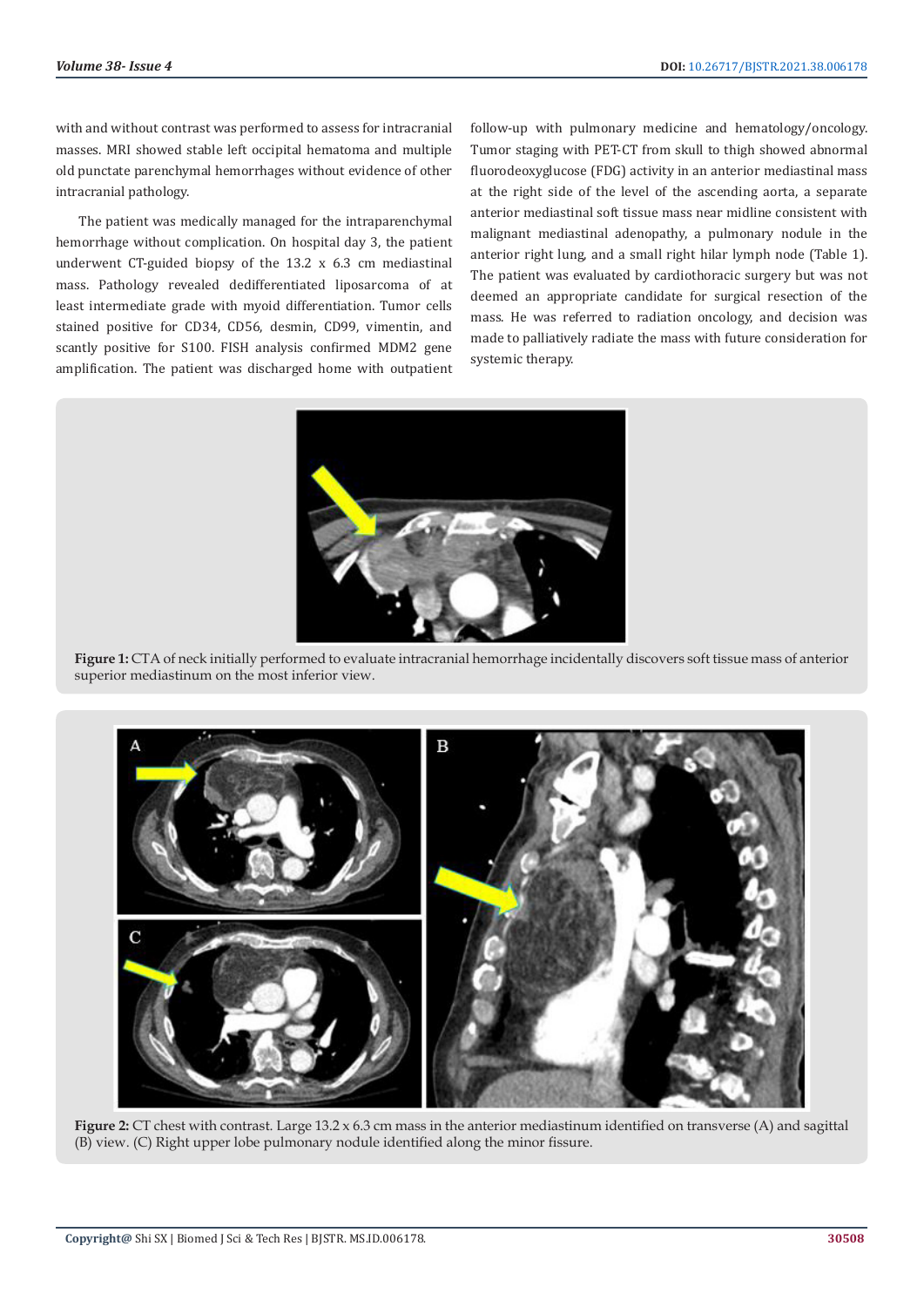**Table 1:** Size and standard uptake values (SUV) of areas with abnormal fluorodeoxyglucose (FDG) activity identified on PET-CT.

| <b>Mass description</b>                     | Size (cm)        | <b>Standard uptake</b><br>value (SUV) max |
|---------------------------------------------|------------------|-------------------------------------------|
| Right anterior mediastinum                  | $3.9 \times 3.4$ | 8.7                                       |
| Midline-anterior mediastinal<br>soft tissue | 3                | 8.1                                       |
| Right hilar lymph node                      | 1.2              | 2.8                                       |
| Pulmonary nodule-anterior<br>right lung     | $1.0 \times 0.6$ | 1.3                                       |

# **Discussion**

Liposarcomas arise from adipocytic differentiation and are classified by four histological subtypes: myxoid, pleomorphic, well-differentiated, and de-differentiated [5]. De-differentiated liposarcomas (DDLS) comprise 15-20% of all liposarcomas and typically follow an aggressive course with poor response to therapy [5]. DDLS arises from primary origin in 80-90% of cases, with 10% arising from secondary dedifferentiation of well-differentiated liposarcomas (WDLS) [6]. DDLS most commonly occurs in the retroperitoneum or extremities, and rarely in the anterior mediastinum [3]. Regardless of location, the prognosis of DDLS is poor. A retrospective evaluation reported overall survival rates at 5 and 10 years is 57.2% and 40.1% respectively [7]. Prognostic factors include tumor size, grade, histology, metastases, and margin status after resection [7,8]. Mediastinal liposarcomas present with symptoms in 85% of cases, often related to compression of intrathoracic structures [4]. The most frequently reported symptoms are dyspnea, chest pain, and tachypnea [9]. Other symptoms may include dysphagia, wheezing, arrhythmias, heart failure, and superior vena cava syndrome [4,9]. Our case is unique as it was asymptomatic and found incidentally during work up for intraparenchymal hemorrhage.

Current treatment guidelines for dedifferentiated mediastinal liposarcomas recommend surgical intervention [10]. Complete resection with negative margins is preferred, although positive margins may be left if the tumor invades critical structures [10]. Multiple operations may be necessary if positive margins remain [10]. However, these guidelines are limited due to a small number of cases documented. A retrospective review from 1950-2018 of primary mediastinal dedifferentiated liposarcoma found 39 cases, of which 34 were treated with surgical resection, 2 with chemotherapy, and 3 unknown [11]. Another review from 2002- 2016 found 19 cases of mediastinal dedifferentiated liposarcoma, of which 17 were treated with surgical resection, 1 with chemotherapy, and 1 unknown [12]. In these studies, only 1 patient treated without surgical resection had documented outcomes.

This patient underwent chemotherapy with doxorubicin due to advanced inoperable disease and died less than 1 month after diagnosis [12].

Alternative systemic therapies are available when surgical intervention is not possible. However, due to the rarity of occurrence, long-term prognostic data of dedifferentiated mediastinal liposarcoma is limited to few case series and small retrospective reviews. DDLS has poor sensitivity to chemotherapy. Anthracyclinebased therapy is the first line, either as monotherapy or in combination with ifosfamide [13,14]. Response rates to systemic therapy are reported to be 12% in WDLS/DDLS, with median overall survival of 15 months [13]. Novel targeted-therapies are emerging with inhibitors of CDK4/6, MDM2, Exportin-1, PI3K, mTOR, and tyrosine kinase [13,14]. The role for these therapies remains under investigation. We present a rare case of a large dedifferentiated liposarcoma located in the anterior mediastinum, found incidentally during workup for intraparenchymal hemorrhage. Although liposarcomas rarely occur in the mediastinum, clinicians should consider this diagnosis on the differential for soft tissue masses of the mediastinum. Importantly, most cases present with symptoms related to compression of intrathoracic structures, although our case was asymptomatic. Surgical resection is the preferred treatment for dedifferentiated liposarcomas, however treatment guidelines for inoperable cases are not well-defined. This case demonstrates the difficulty in diagnosis for dedifferentiated liposarcomas with silent presentation and calls for further study to determine the role of non-surgical interventions.

# **Acknowledgement**

None.

# **Conflict of Interest Disclosure**

None declared.

# **Ethics Approval Statement**

Informed consent was obtained from the patient for the publication of this case report and accompanying images.

# **CRediT Author Contribution Statement**

Hanna M. Knauss: Writing – Original Draft, Writing – Review & Editing, Project administration. Logan D. Glosser: Writing – Review & editing, Investigation, Visualization. Samuel Shi: Writing – Review & editing. Dr. Mohammed Taleb: Conceptualization, Supervision

All authors read and approved the final version to be published.

### **References**

1. [Thway K \(2019\) Well-differentiated liposarcoma and dedifferentiated](https://pubmed.ncbi.nlm.nih.gov/30852045/) [liposarcoma: An updated review. Semin Diagn Pathol 36\(2\): 112-121.](https://pubmed.ncbi.nlm.nih.gov/30852045/)